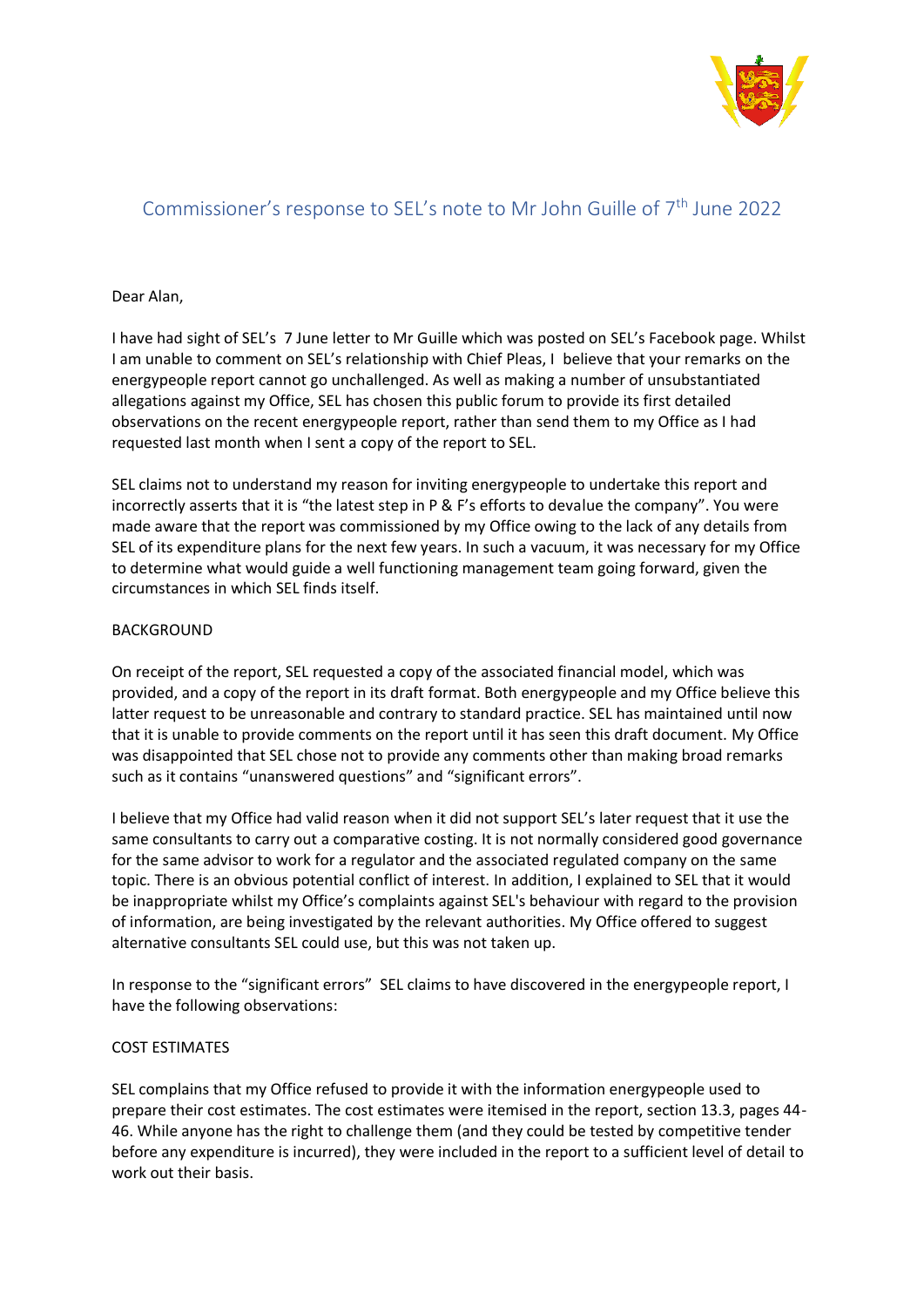

### FACTS ON THE GROUND

SEL claims that energypeople would have benefitted from "actual facts on the ground". This is exactly what the energypeople engineers were able to assess during their visit to Sark. Other electrical projects have been constructed recently in Sark and the engineers were able to talk to some of the installers. SEL has no recent experience of commissioning new electrical generation equipment. My Office informed you of the dates the engineers would be visiting Sark but you were not in Sark at the time. However, in your absence, energypeople reported that the power station staff were extremely helpful.

# COST OF UNDERGROUND CABLES

I believe you have made a fundamental mistake in not appreciating the different presentational approaches in the WSP and energypeople reports. The WSP figures you quote are for the costs of replacement cables including their installation. The energypeople report itemises the installation costs separately. In other words, you are not comparing apples with apples, which is why you are a factor of four out in your calculations.

# CUSTOMER FEEDS

SEL complains that customer feeds, normally known within the industry as "service connections" have not been taken into account. This is incorrect. The cable costs may be found on page 44, service terminations and earth leakage circuit breakers on page 45.

### CIVIL WORKS

It should be clear to you that the civils costs have been estimated appropriately and it is your misunderstanding of the treatment of the cost of cables that is causing you difficulties. In fact, the estimates by energypeople for the distribution network were consistent with those of the WSP report, as may be seen at [www.epc.sark.gg](http://www.epc.sark.gg/)

### SAFETY

I am at a loss to understand why properties that will be considered not to meet the regulations on a new network are considered safe on the present network - safe is safe and any utility network should be so. Energypeople expressed doubts on current safety and so included earth leakage trips as protection on ALL properties, along with new service cables (page 45). It is usual practice when a utility makes network changes that require changes to customers' installations that the costs are covered by the utility, and the report makes this assumption.

### DISRUPTION

Obviously, laying out a new distribution system will be disruptive. However, this is an issue that has arisen as a consequence of the poor husbandry exhibited by SEL over the past decade and more. Retaining anything that exists at present may well be technically sub optimal. Energypeople firmly believe that this work is achievable within twelve months with the right project manager and a good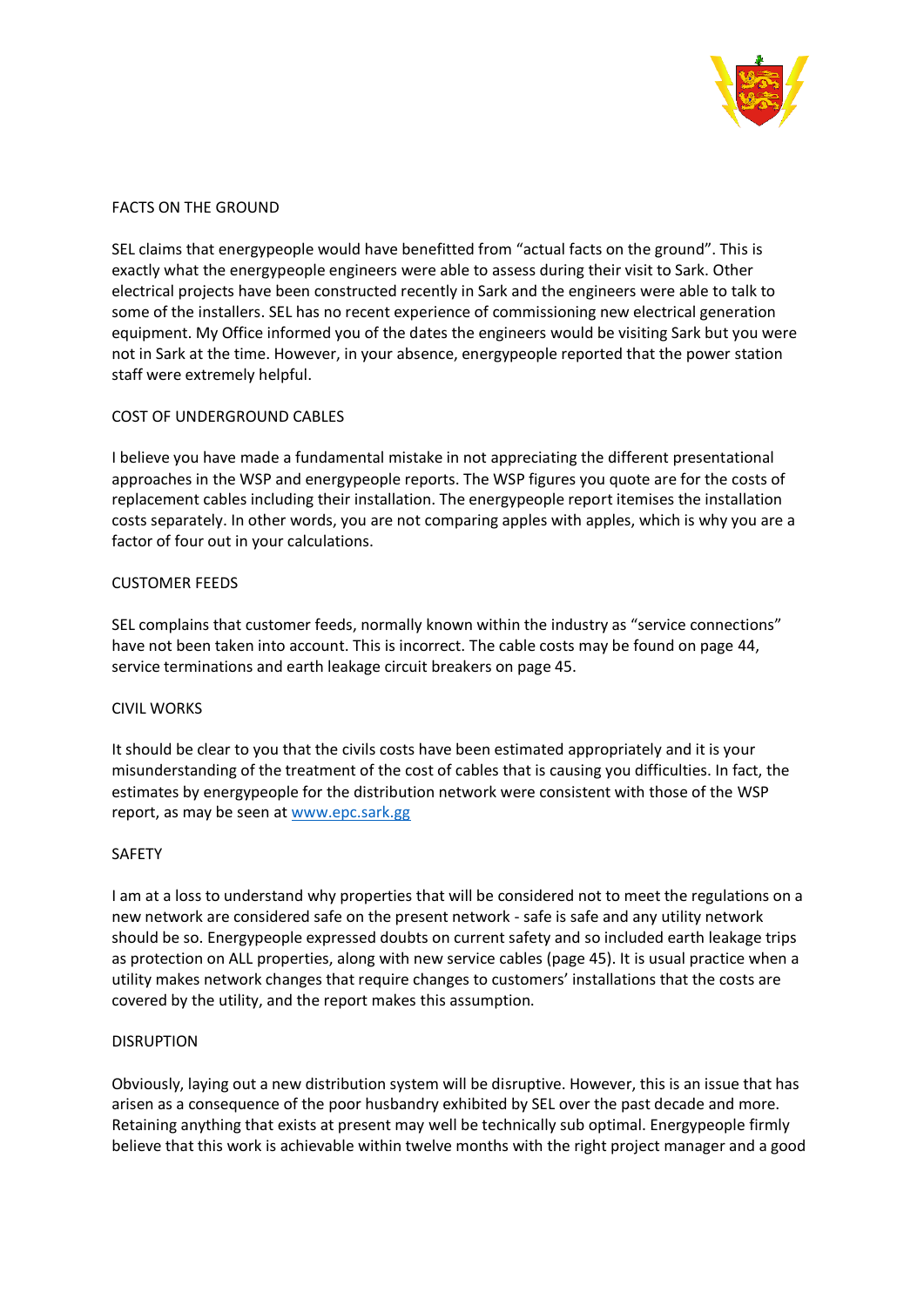

team in place. The "disruption" is estimated to last 3-6 months and disruptions to supply would be minor and of short duration as explained on page 30 of the report.

## ELEMENT OF UNCERTAINTY

Again, there is bound to be some uncertainty surrounding figures in a report such as this, as acknowledged on pages 25/26 of the report:

"All costs are based on the information we are able to gather from reliable industry sources but they could vary considerably when a tender is released to develop the network. Suppliers are reluctant to put a lot of time into competitive quotes until a project is certain to go ahead so we expect that our prices could be improved upon. The prices bid when the work is offered will also depend upon suppliers' and contractors' appetite for the work at the time".

# GENERAL

SEL states my Office is "utterly irresponsible" in setting tariffs based on the whole island's electricity consumption. You were aware of this arrangement when you acquired the company in 2020 and this should have been highlighted during your due diligence process. It is a consequence of my belief that less wealthy residents should not suffer higher power prices because wealthier ones decided to generate their own power on account of SEL's unfair tariffs. In January 2021, when this policy was continued, SEL repeatedly threatened to appeal, but did not do so. I have undertaken to revisit this decision in any future Determination I might make, when I have had sight of and evaluated SEL's new detailed "buyback" proposals which my Office has been requesting for over a year.

You are well aware that my 1.5 GWh forecast for 2020 was based on incorrect information provided to my Office by your predecessor at SEL and you have acknowledged this fact. Incidentally, the consumption figures you quote for 2020 are lower than the figures previously provided to my Office by SEL. I cannot make a similar assessment for 2021 since SEL continues to withhold the December 2021 consumption figure.

In my view, the possibility of SEL being purchased is not a valid reason for SEL to withhold investment to replace ageing equipment, such as the generators, whose breakdown would threaten supplies of water and power in Sark. Similarly, SEL's inability to secure wayleaves should not be a limiting factor when considering urgently needed replacement of generators.

At no time has my Office set a tariff that would force SEL to operate at a loss. You will remember that you declared that you were "proud" of SEL being profitable in 2020 and the under-recovery mechanism allowed SEL to carry over £75,000 of missed revenues, half of which was recovered in 2021. I am surprised that you have mentioned and attached a copy of your 18 November 2021 letter which was posted on the SEL Facebook site last year and contained a number of inaccurate claims and errors which I commented on and corrected in a letter dated 24 November 2021. In that letter I demonstrated why claims that SEL was losing money and that revenues did not cover the operating costs of the business were not justified.

You assert that my Office failed to include the capital cost for the original installation costs within the existing SEL balance sheet. This is simply incorrect. As you know, when varying the 2019 PCO, I took into account the Regulated Asset Value calculated by WSP and adjusted by my Office to allow